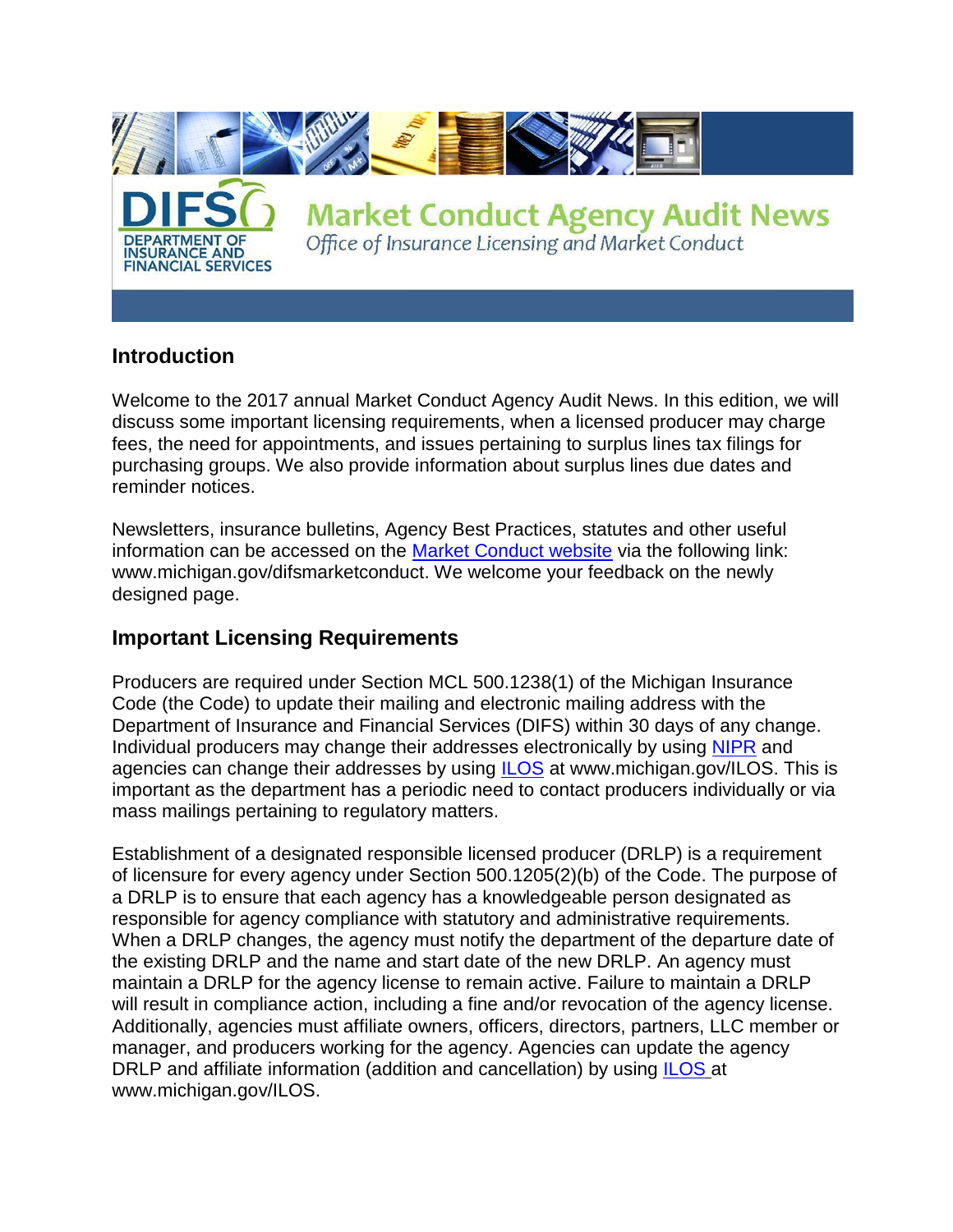# **Can Insurance Producers Charge Fees to Michigan Consumers?**

This is a common question we were asked during past audits and risk assessments. The answer is "it depends".

First, insurance producers are not allowed to charge or pass a service fee to consumers for insurance policies sold in the admitted market. Michigan is a non-broker state; therefore, insurance producers act as agents on behalf of their insurance companies instead of their clients. Producers receive compensation from the companies for whom they sell insurance in the form of commission payments which are included in the premiums collected from the clients. The only exception applies to licensed surplus lines producers who may charge a fee not exceeding the statutory limit for surplus lines policies only.

The following scenarios and DIFS' analysis are provided to further clarify the statutory requirements. In both scenarios, it is assumed that the producers involved do not hold an insurance counselor's license.

*Scenario 1:* A licensed producer sells to a Michigan consumer an insurance policy that is placed in the admitted market. Can the producer charge the consumer a \$50 fee in addition to the insurance premium?

*DIFS' Analysis:* No. The producer is not allowed to charge a fee on policies placed in the admitted market, even when the producer has a surplus lines license.

*Scenario 2:* In August 2016 a licensed surplus lines producer sells a surplus lines policy to a Michigan consumer. The invoice he receives from the surplus lines carrier shows a \$6,000 premium, \$150 taxes/regulatory fee (2.5% of the written premium), and a \$100 inspection fee paid to a third party inspector. How much fee can the producer charge the policyholder?

*DIFS' Analysis:* The producer is allowed to bill a maximum fee of \$160 in this situation (\$100 inspection fee + \$60 the maximum fee allowed by statute). The \$100 inspection fee is a reimbursement of the actual cost of placing the policy and is allowed under current statute. The surplus lines producer placing a surplus lines policy can charge and retain up to a \$60 fee according to MCL 500.1915 of the Code and explained in insurance [Bulletin 2016-14-INS.](http://www.michigan.gov/difsmarketconduct)

## **Unappointed Activity**

In the 2016 Agency Audit News, we discussed the statutory requirements for an insurance producer to have direct appointments with insurance companies for whom they are soliciting, negotiating or selling insurance (acting as an agent for). In the past year we continued to see multiple cases where an agency, or producer sold insurance policies without getting properly appointed by companies. Acting as an agent of an insurer without an appointment constitutes a violation of Section 1208a of the Code. It is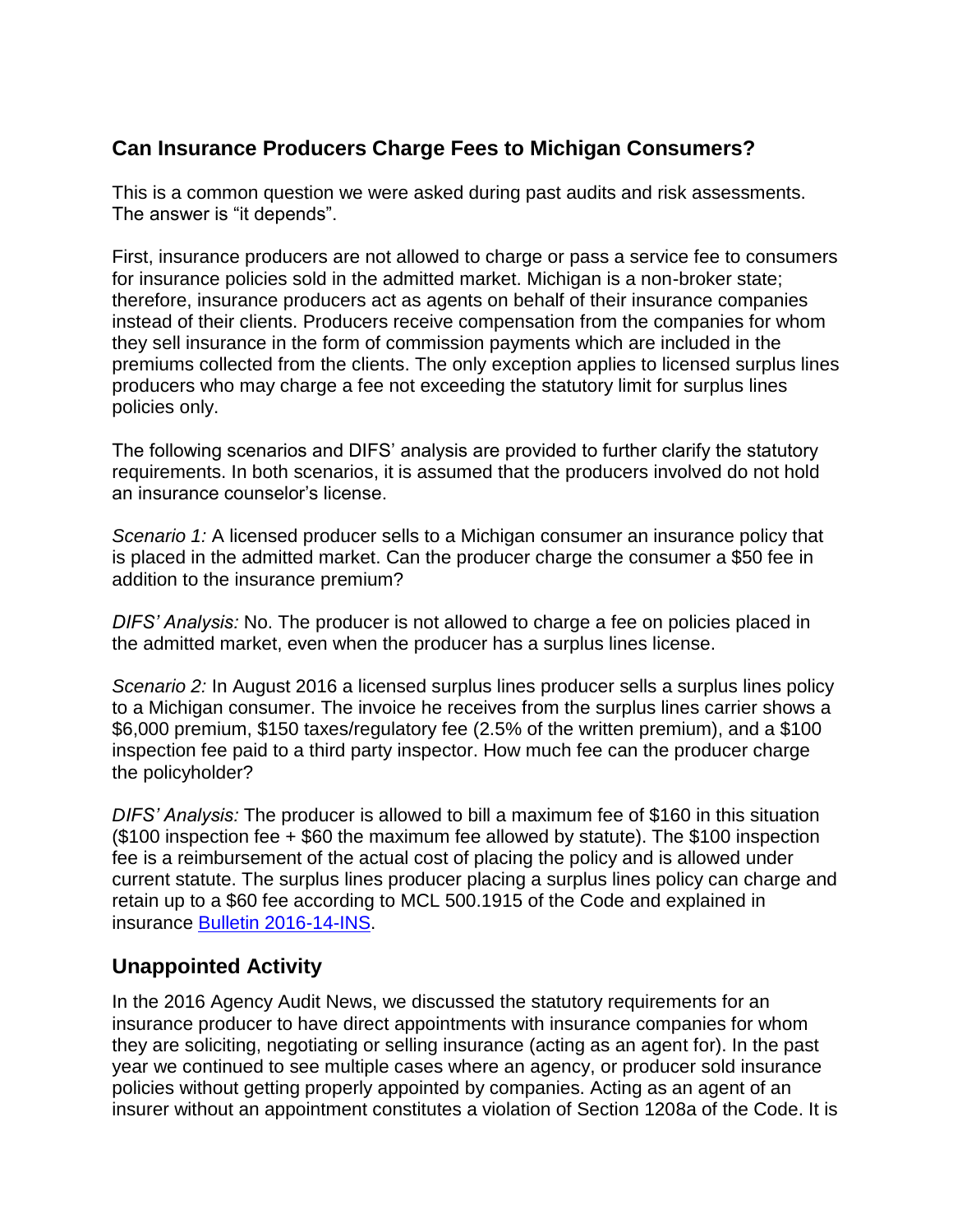important to note that the responsibility of ensuring proper appointments rests not only on the insurers, but also on the agencies and producers. Please use the following agency and agent locators on DIFS' website to verify the appointments:

[Insurance Agency Locator](http://difs.state.mi.us/locators?searchtype=InsAgency)

[Insurance Agent Locator](http://difs.state.mi.us/locators?searchtype=InsAgent)

## **"Home State" and Purchasing Groups**

The passage of the Nonadmitted and Reinsurance Reform Act (NRRA) in July 2011 introduced the "Home State" approach to surplus lines which has brought efficiency and uniformity to the regulation of surplus lines insurance by requiring an insured's Home State be responsible for regulating and taxing surplus lines transactions. "Home State" generally refers to the state of the "insured's principal place of business" for a single insured according to Section 527(6) of the NRRA. When it comes to an affiliated group, Home State means the state of the "principal place of business" of the "member of the affiliated group that has the largest percentage of premium attributed to it under such insurance contract". The term "affiliate" means, "with respect to an insured, any entity that controls, is controlled by, or is under common control with the insured." The term "affiliated group" is defined as "any group of entities that are all affiliated." The definitions can be reviewed [here.](https://www.napslo.org/docs/PDF/Legislative/NRRAfinal.pdf)

Purchasing groups are business entities formed under the Federal Liability Risk Retention Act of 1986 which authorize a group of insureds engaged in similar businesses or activities to purchase insurance coverage and negotiate a better price or policy terms on a group basis. Due to the nature of purchasing groups, they do not meet the definition of "affiliated groups" under the NRRA. Because purchasing groups are not considered affiliated groups, the Home State approach does not apply to them. If a purchasing group buys a multi-state policy from a non-admitted insurance company, the group is still required to pay surplus lines taxes to each state where the insured risk is located.

## **Reminder Notices for Surplus Lines Producers**

February 15 and August 15 are filing deadlines for surplus lines agencies and producers to report surplus lines taxes to DIFS for policies transacted in each respective semiannual period. We ask all surplus lines licensees to file the semiannual report, even when you report zero transactions during the period. To better serve our customers, the Agency Audit Unit will continue sending out two reminder notices to our licensees for each semiannual filing period as shown below in the chart.

| Semiannual Filing Period Filing Due Date Reminder Notice Past Due Notice |           |           |           |
|--------------------------------------------------------------------------|-----------|-----------|-----------|
| 2017-1st                                                                 | 8/15/2017 | 7/31/2017 | 9/29/2017 |
| 2017-2nd                                                                 | 2/15/2018 | 1/31/2018 | 3/30/2018 |